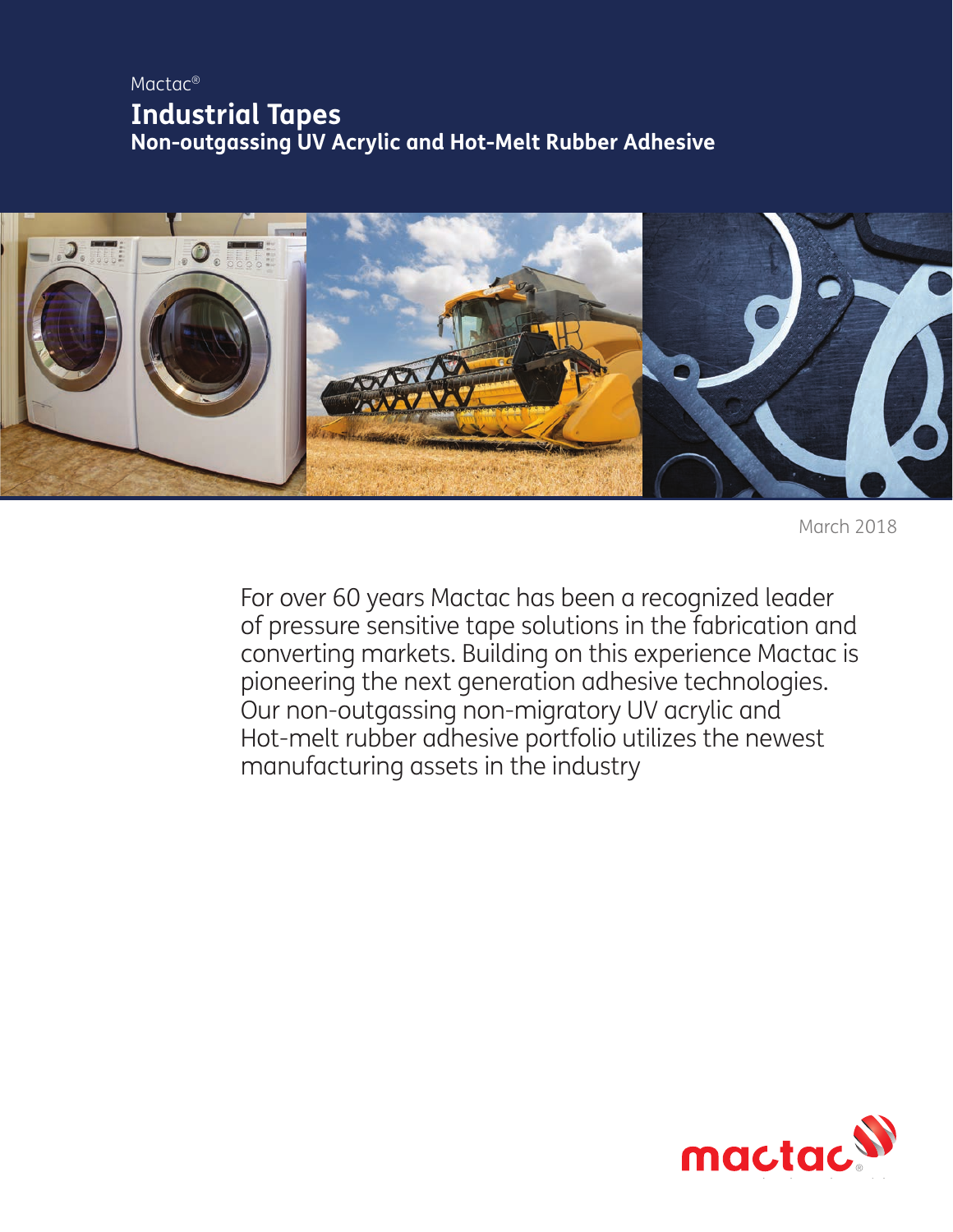## Mactac® **Industrial Tapes Non-outgassing UV Acrylic and Hot-Melt Rubber Adhesive**

With decades of in-house adhesive formulation expertise we have created an extensive line of acrylic and rubber products for tailored adhesion to a variety of materials including:

- **Open & Closed Cell Foams** - PE, PP, EVA, EPS, PVC, EPDM, Urethane, Nitrile, Butyl, Neoprene
- **Rubber Sheeting & Extrusions** - EPDM, SBR, SBS, SIS, Butyl, Nitrile, Neoprene
- **Plastics, Extrusion & Profiles** - LDPE, LLPDE, UHMWPE, PP, TPOs, ABS, PET, PMMA, Nylon
- **Flocks** - Nylon, Rayon, Cotton, Polyester
- **Felts**
- **Shoddy**
- **Cork**
- **Nonwovens**

*The uses for PSA tapes are limitless!* But with our portfolio of adhesive technologies, carriers and release liners at their disposal, our knowledgeable solution engineers are continually working with customers to address their applications and converting demands in the ever changing market.

### **Applications:**

- Noise & Vibration Reduction Thermal Insulation Acoustic Dampening
- 
- Weather Striping Dunnage
- 

## **Converting Techniques**

- Flatbed die cutting Rotary Die Cutting Punch press
- 
- 
- -
- 
- & Cushioning & Panel Attachments Mounting
	-
- Laser Cutting Water Jet Cutting Kiss Cutting
	-
- 
- Assembly Gaskets & Seals Nameplates
- Shock Absorption Trim, Headliner Signage & Placard
	-
	-
	- Slitting Sheeting Laminations (Corona, Flame, Heated)

We are committed to providing highly engineered quality product solutions, while reducing our customer's costs our products have become permanent fixtures in many end use markets such as:

- 
- Motorsports & Recreation Heavy Machinery Appliance
- Building & Constructions Electronics Medical
- Packaging Abrasives
- 
- Automotive Transportation Aerospace
	-
	-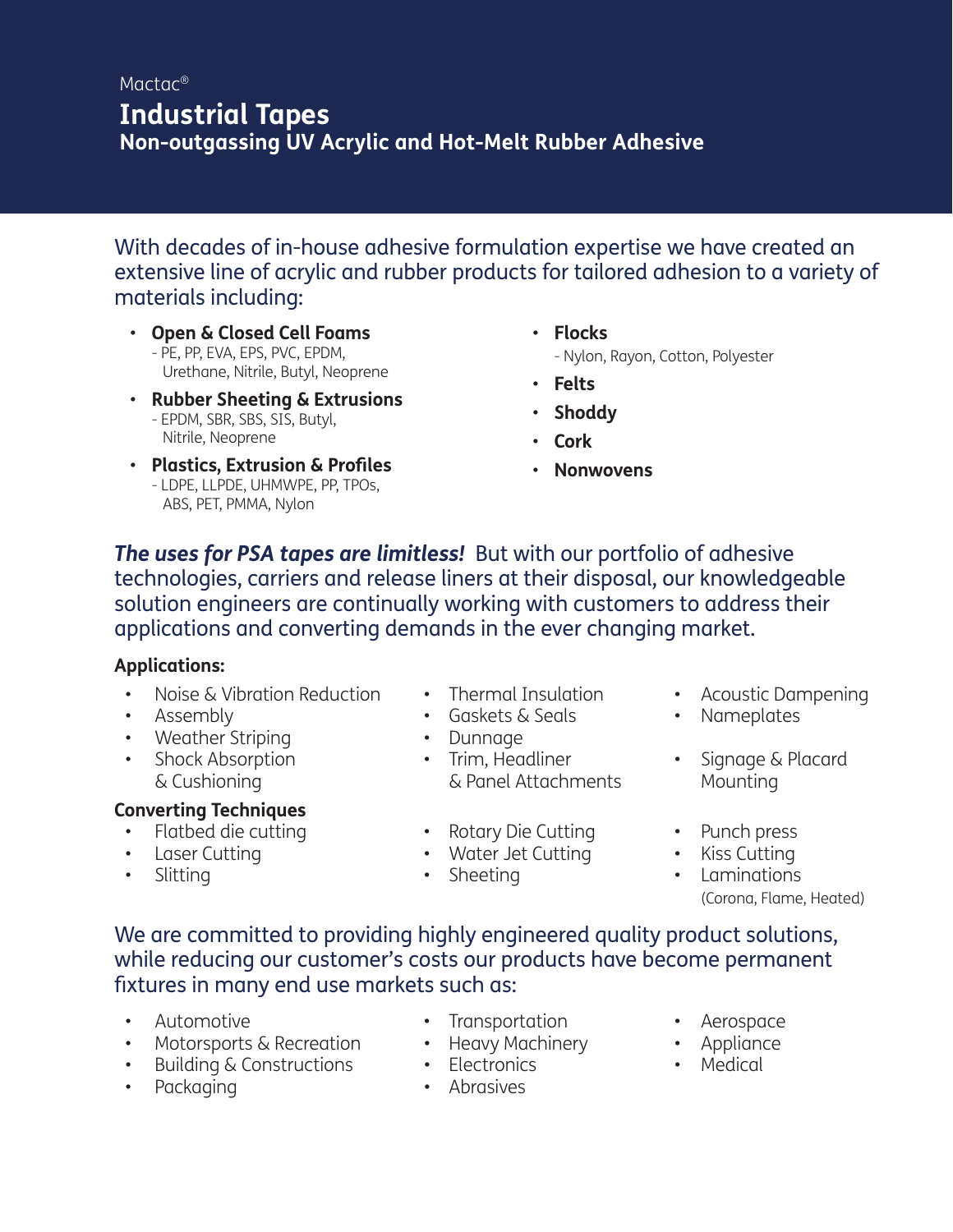|                            | <b>Adhesive</b>  | Carrier    | <b>Liner</b> | Thickness (mils) |              | Peel   | <b>Tack</b> | <b>Shear</b> |  |  |  |  |
|----------------------------|------------------|------------|--------------|------------------|--------------|--------|-------------|--------------|--|--|--|--|
| Part#                      |                  |            |              | <b>Unwind</b>    | <b>Liner</b> | lbs/in | lbs/in      | <b>Hours</b> |  |  |  |  |
| <b>Double Coated Tapes</b> |                  |            |              |                  |              |        |             |              |  |  |  |  |
| FBT360                     | Rubber           | .5 mil PET | 60# SCK      | 1.8              | 1.2          | 8.5    | 10.5        | $80+$        |  |  |  |  |
| <b>IB1175XT</b>            | Rubber           | .5 mil PET | 80# SCK      | 2.0              | 2.0          | 12     | 12          | $500+$       |  |  |  |  |
| <b>IB1178XT</b>            | Rubber           | .5 mil PET | 60# SCK      | 1.2              | 1.2          | 10     | 10          | $500+$       |  |  |  |  |
| <b>IB1183XT</b>            | Rubber           | .5 mil PET | 80# SCK      | 2.0              | 2.0          | 12     | 12          | $500+$       |  |  |  |  |
| <b>IB1184XT</b>            | Rubber           | .5 mil PET | 80# SCK      | 2.6              | 2.6          | 14     | 14          | $500+$       |  |  |  |  |
| <b>IB1185XT</b>            | Rubber           | .5 mil PET | 144# PCK     | 2.0              | 2.0          | 12     | 12          | $500+$       |  |  |  |  |
| <b>IB1190XT</b>            | Rubber           | .5 mil PET | 60# SCK      | 2.0              | 2.0          | 12     | 12          | $500+$       |  |  |  |  |
| IB4130-72                  | Acrylic          | .5 mil PET | 72# PCK      | 1.2              | 1.2          | 9.9    | 6.4         | $85+$        |  |  |  |  |
| IB4132-72                  | Acrylic          | .5 mil PET | 72# PCK      | 2.4              | 2.4          | 8.7    | 7.0         | $85+$        |  |  |  |  |
| IB5121-72                  | Acrylic / Rubber | .5 mil PET | 72# PCK      | 1.8              |              | 9/0.5  | 10/5        | $500+$       |  |  |  |  |

| Part #                | <b>Adhesive</b> | Carrier   | <b>Liner</b>   | <b>Thickness</b><br>(mils) | Peel<br>lbs/in | <b>Tack</b><br>lbs/in | <b>Shear</b><br><b>Hours</b> |  |  |  |  |  |  |
|-----------------------|-----------------|-----------|----------------|----------------------------|----------------|-----------------------|------------------------------|--|--|--|--|--|--|
| <b>Transfer Tapes</b> |                 |           |                |                            |                |                       |                              |  |  |  |  |  |  |
| IF3051                | Acrylic         | <b>NA</b> | 50# SCK        | 1.0                        | 4.0            | 3.0                   | $150+$                       |  |  |  |  |  |  |
| IF4032-60             | Acrylic         | <b>NA</b> | 60# SCK        | 2.0                        | 9.9            | 5.0                   | $85+$                        |  |  |  |  |  |  |
| IF4032-72             | Acrylic         | <b>NA</b> | 72# PCK        | 2.0                        | 9.9            | 5.0                   | $85+$                        |  |  |  |  |  |  |
| IF4032-2PET           | Acrylic         | <b>NA</b> | 2.0 PET        | 2.0                        | 9.9            | 5.0                   | $85+$                        |  |  |  |  |  |  |
| IF4034-80             | Acrylic         | <b>NA</b> | 80# PCK        | 4.0                        | 8.7            | 7.0                   | $85+$                        |  |  |  |  |  |  |
| IF1011-78             | Rubber          | <b>NA</b> | 78# SCK        | 1.8                        | 12.0           | 12.0                  | $500+$                       |  |  |  |  |  |  |
| IF1013-78             | Rubber          | <b>NA</b> | 78# SCK        | 2.6                        | 12.0           | 12.0                  | $500+$                       |  |  |  |  |  |  |
| GS1001                | Rubber          | <b>NA</b> | 60# SCK        | 20                         | 20             | 22                    | $500+$                       |  |  |  |  |  |  |
| GS1003                | Rubber          | <b>NA</b> | 60# SCK        | 20                         | 20             | 22                    | $500+$                       |  |  |  |  |  |  |
| GS1004                | Rubber          | <b>NA</b> | <b>60# SCK</b> | 35                         | 22             | 25                    | $500+$                       |  |  |  |  |  |  |
| GS1007                | Rubber          | <b>NA</b> | 60# SCK        | 35                         | 22             | 25                    | $500+$                       |  |  |  |  |  |  |
| GS1013                | Rubber          | <b>NA</b> | <b>60# SCK</b> | 20                         | 20             | 22                    | $500+$                       |  |  |  |  |  |  |